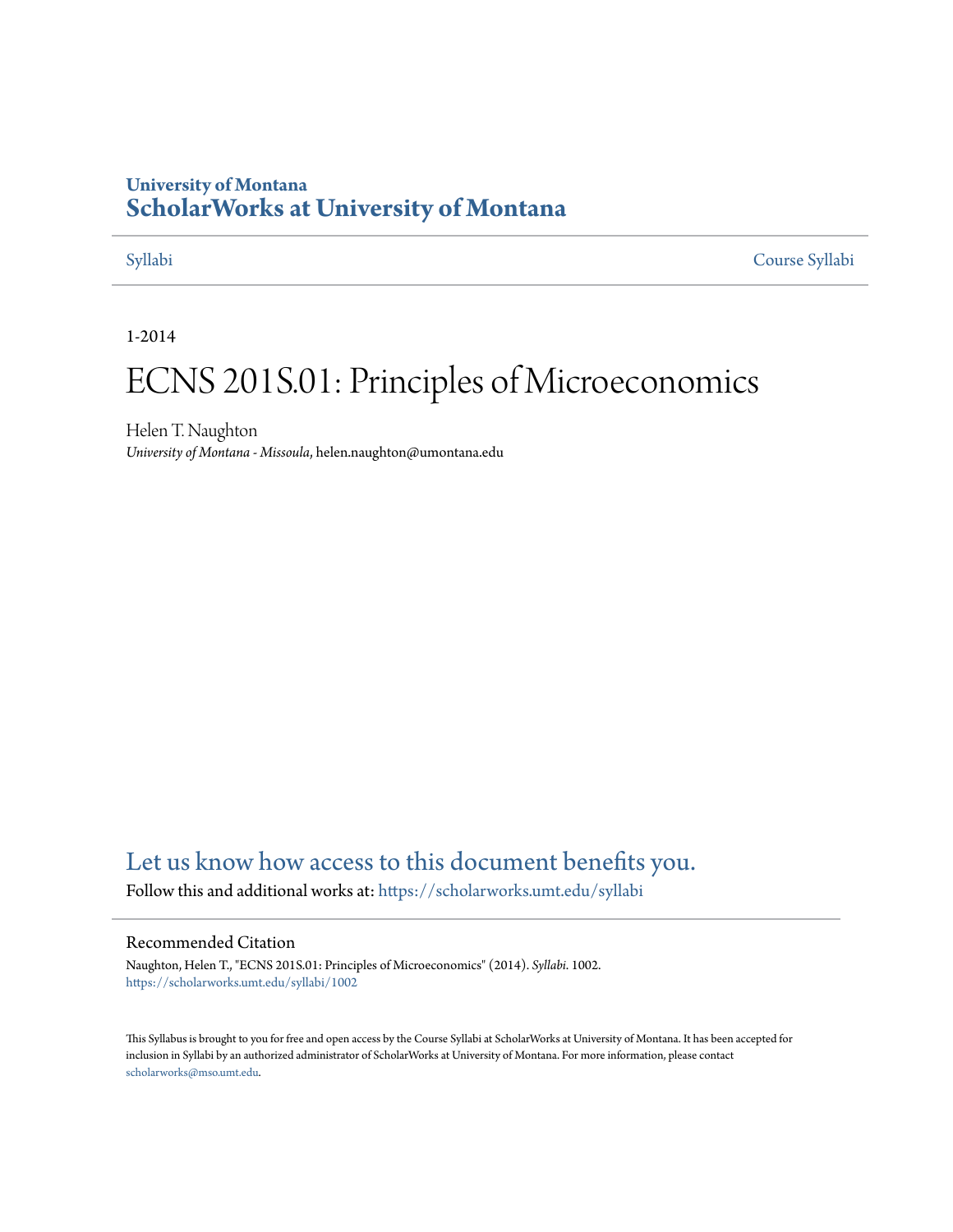#### **PRINCIPLES OF MICROECONOMICS ECNS 201.01, SPRING 2014**

| <b>COURSE INFORMATION</b>   |                                          |     |                  |  |
|-----------------------------|------------------------------------------|-----|------------------|--|
| Professor:                  | Helen Naughton, Ph.D.                    |     |                  |  |
| Office:                     | Liberal Arts 403                         |     |                  |  |
| Email:                      | helen.naughton@umontana.edu              |     |                  |  |
| Phone:                      | (406) 243-4586                           |     |                  |  |
| <b>Office Hours:</b>        | Mon, Wed 1:10-2:30PM and by appointment. |     |                  |  |
| <b>Class Time and Room:</b> | Mon, Wed, Fri 10:10-11:00 in JRH 202     |     |                  |  |
| <b>Teaching Assistants:</b> |                                          |     |                  |  |
| Name:                       | Warren Humiston                          | AND | Eric Johnson     |  |
| Office:                     | Liberal Arts 409                         |     | Liberal Arts 410 |  |

# **Email:** W arren.Humiston@umontana.edu Eric2.Johnson@umontana.edu **Office Hours:** Mon 2-5PM and by appointment. Tue 2-5PM and by appointment.

#### $C$  **OURSE RELEVANCE**:

Do you like to engage in active debates about current events? This course provides you some basic tools that are necessary to understand economics embedded in news and journal articles. You might find that economics is invaluable in formalizing your own worldviews.

#### **EXPECTED STUDENT LEARNING OUTCOMES:**

- 1. Understand the role of incentives in decision-making.
- 2. Analyze individual and firm decisions on the margin.
- 3. Distinguish between explicit costs and implicit costs.
- 4. Use the demand and supply model.
- 5. Explain what we mean by efficiency in the market.
- 6. Explain why markets sometimes fail to achieve efficiency.
- 7. Distinguish between economic profit and accounting profit.
- 8. Analyze firm activity in different types of industries.

#### **CHECK YOUR MATH BACKGROUND:**

This course is fairly mathematical. In order to succeed in this course you should have a good grasp of how to use graphs, geometry and basic algebra. We will review the essential math concepts during the first week of class. I expect you already have a working knowledge of the math concepts that I review. It is your responsibility to talk to me as soon as possible if your math skills are not up to the expectation for the course.

#### **REQUIRED TEXTBOOK:**

Mankiw, N. Gregory (2009). Principles of Microeconomics, 5<sup>th</sup> ed., Southwestern.

### **MOODLE AND EMAIL:**

I will use Moodle (http://umonline.umt.edu/) to post course materials (such as practice questions related to each chapter), conduct surveys, make announcements and send emails. Please make sure that you have set up your email account so that you are receiving the email sent to your firstname.lastname@umontana.edu address. Check Moodle and your email often.

#### **GRADING POLICY:**

**10% In-Class Experiments and Surveys**

**30% 5 best Quizzes (6% each)**

**20% Exam 1 or Part 1 of Optional Final**

**20% Exam 2 or Part 2 of Optional Final**

**20% Exam 3 or Part 3 of Optional Final**

I will not use +/- grading.

A=100%-90%, B=89%-80%, C=79%-70%, D=69%-60% and F=59% and below.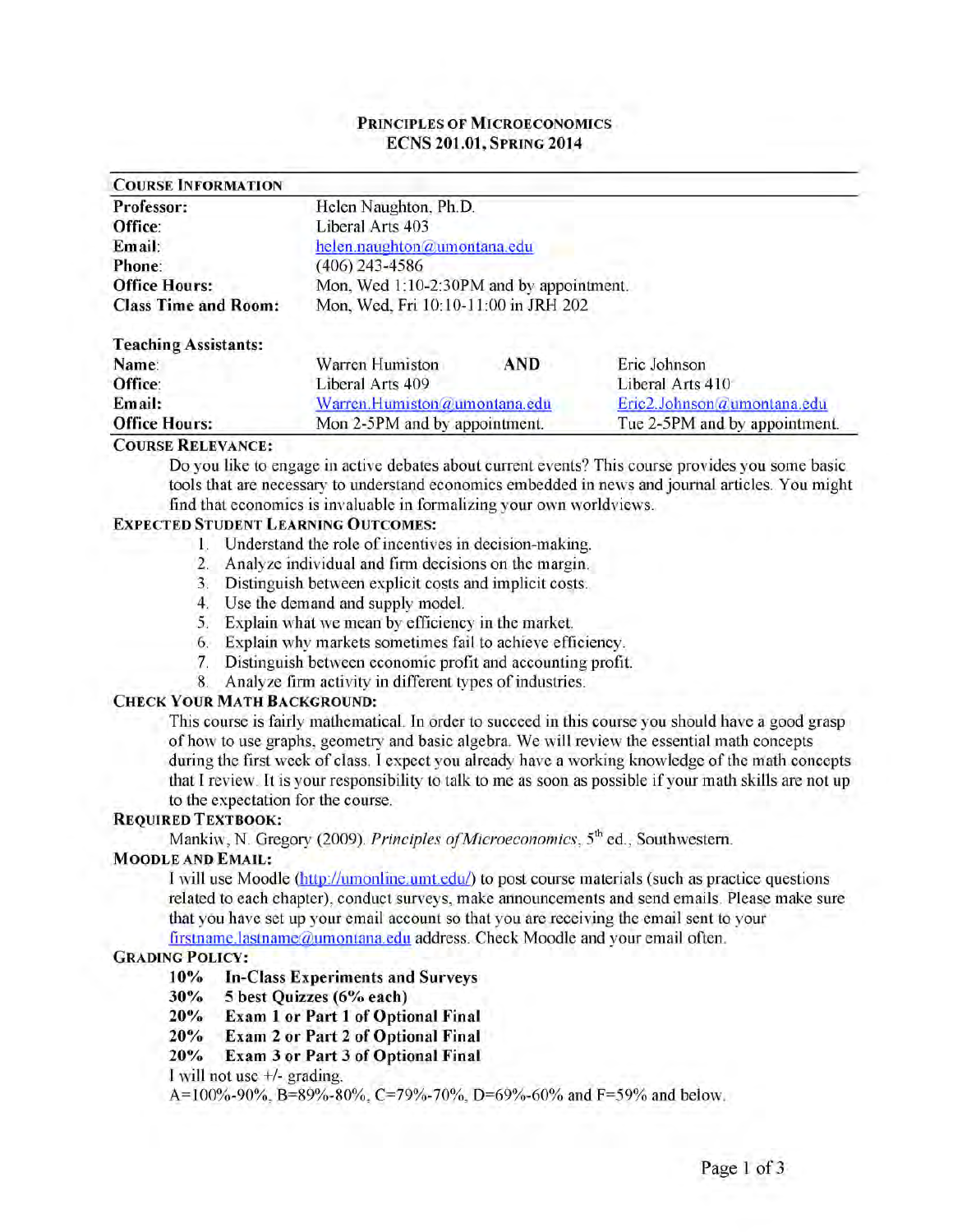#### **I n -C l a s s E x p e r i m e n t s a n d Su r v e y s :**

We will have several in-class experiments and surveys. Because experiments only work if there are incentives to participate and if you are present, **there is no way to "make up" the experiment** even if your absence is excused. The experiments and surveys could take place unannounced and so it is important to attend every class.

#### **Q u i z z e s :**

There will be 6 quizzes throughout the term. The quizzes comprise 10 multiple-choice questions similar to the practice questions that I have posted on Moodle. To do well on the quizzes you have to work through all the practice questions before class. The lowest quiz score (or one missed quiz score) will be dropped.

#### **EXAMS**:

There will be three non-cumulative exams, but please note that material in each subsequent exam draws on earlier material. To help you prepare for the multiple-choice exams work through practice problems for each chapter. **No early or make-up exams will be provided (outside the optional** final). A missed exam due to an emergency or other reasons can be made up during the optional final.

#### **OPTIONAL FINAL:**

The optional final exam will be divided into three parts:

**Part 1** from 10:10-10:50AM Exam 1 material.

**Part 2** from 10:50-11:30AM Exam 2 material.

**Part 3** from 11:30-12:10PM Exam 3 material.

You can take one, two or three parts of the final exam but you can take each part only at the appropriate 40-minute interval. **During the last day of class I will give you your course grade if you do not take the final exam. If you would like to take final exam, please sign up for the appropriate part on the last day of class.** If you do not sign up for the final I may not have a copy of the final for you to take. If you are satisfied with your grade for the course prior to the final you do not need to take the final exam. Taking the final cannot lower your course grade.

#### **BRING TO EXAMS:**

(1) Skinny red SCANTRON (with 100 questions on each side),

(2) #2 lead pencils,

(3) Good eraser,

(4) Calculator **(All cell/smart phones must be turned off.),**

(5) Notes on a **small note card (3 by 5 inches)** to help you with the exam. Notes have to be hand written—that means no Xerox copies or printed material of any sort.

#### **UNIVERSITY GUIDELINES:**

**(1) Academic Dishonesty:** University policy requires that I include the following statement: All students must practice academic honesty. Academic misconduct is subject to an academic penalty by the course instructor and/or a disciplinary sanction by the University. All students must be familiar with the Student Conduct Code. The Code is available for review online at http://life.umt.edu/VPSA/student conduct.php

**(2) Disabilities:** The University of Montana assures equal access to instruction through collaboration between students with disabilities, instructors, and Disability Services for Students (DSS). If you think you may have a disability adversely affecting your academic performance, and you have not already registered with DSS, please contact DSS in Lommasson 154. I will work with you and DSS to provide an appropriate accommodation.

#### **TENTATIVE OUTLINE OF TOPICS:**

The following calendar outlines the topics, quizzes and exams for the term. We may move a little faster or slower than scheduled.